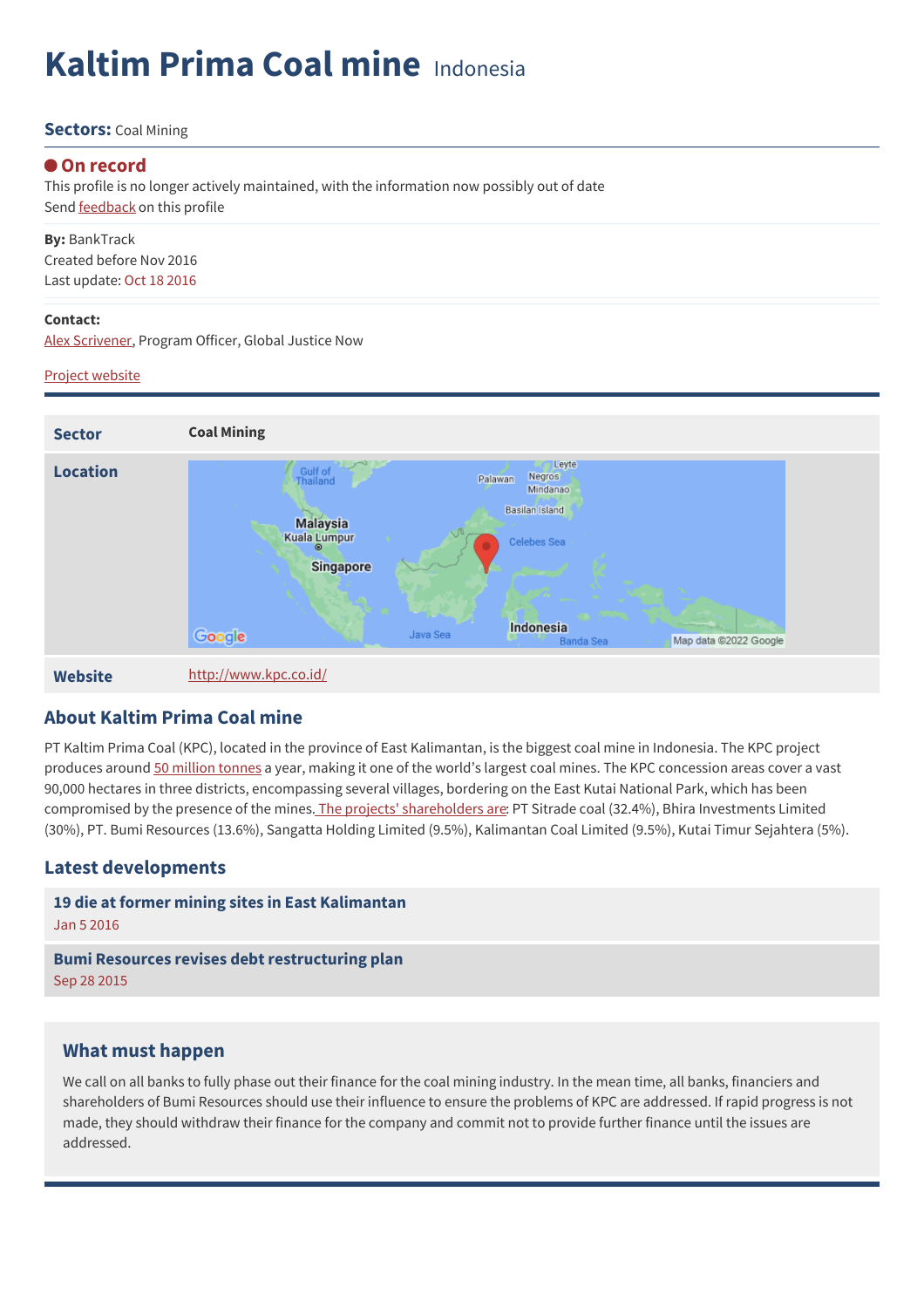## **Impacts**

## **Social and human rights impacts**

The human impact of the KPC project has been stark. Villages such as Segading, Sepaso and Sekerat in the Bengalon mining concession have experienced serious problems as a result of the mining. While families of those directly employed by the mine have benefitted from jobs, the communities as a whole have had to deal with significant water pollution, loss of land and other problems.

Villagers report serious dust and noise disruptions from blasting, which occurs frequently without any prior announcement. The blasting has shattered window panes and caused cracks in the buildings. Children wake up crying in shock and fear from nighttime blasting.

The village of Segading is home to a community of indigenous people called the Dayak Basap. When the KPC coal mining company first arrived in the region, the members of community decided to agree to move from their ancestral land in order to take advantage of the benefits the mining company promised. Unfortunately for the Dayak Basap, not only did these benefits fail to materialise but, as the mine expanded, the community was then forced to move twice more against their will. Currently, the leader of the village, Gagay, is fighting to prevent the KPC mining company from forcibly displacing them for a fourth time to a plot of land that is much smaller than the land they are being told to leave.

The older Sangatta mine has also caused a lot of damage since it became operational in 1992. For example, in 2001, farmers from the village of Kabojaya near the Sangatta pit [protested](http://www.downtoearth-indonesia.org/story/bps-coal-interest-kaltim-prima) the fact that they could no longer use the local water supply or grow crops as a result of pollution from the mine. Protests against KPC from farming communities led the company to hire Group 4 Securicor (now G4S) to provide security.

KPC has also been associated with human rights abuses according to [areport](https://www.banktrack.org/project/download/jatam_infosheet_final_20_aug_pdf/jatam_infosheet_final_20_aug.pdf) released in August 2014 by JATAM, Indonesia's Mining Advocacy Network. According to interviews with local communities and other research undertaken by JATAM in June 2014, the KPC mine has had the following impacts:

- KPC has been intimidating people to force them to move. The local municipality has stopped providing health workers or teachers to the village. Villagers from Keraitan and other relocation sites report having insufficient land to cultivate or hunt.
- Villagers living around the mining operation have no access to electricity despite the fact that KPC has been mining the area for more than 20 years and have installed 18.9 megawatt of thermal generation capacity.
- Communities have lost land to the mining pits. People have been offered meager amounts of compensation for lost land, fruit trees and other resources.
- Villagers report that there has been no aid or assistance from KPC or the government of East Kutai Regency. "We feel that KPC wants to drive us out of our village, our homeland", said one interviewee.

One [study,](https://crawford.anu.edu.au/pdf/staff/rmap/lahiridutt/CR3_KLD_Mahy_Impacts_Mining_Indonesia.pdf) supported by the KPC mining company and funded by the World Bank, found that the small amount of money received in compensation and jobs has gone almost completely to the men. With local women seeing almost no benefit and, in cases where they lose their farming role, becoming economically dependent on their husbands.

## **Environmental and climate impacts**

The KPC concession areas cover a vast90,000 [hectares](http://www.wdm.org.uk/sites/default/files/banking_while_borneo_burns.pdf), encompassing several villages. It borders on the East Kutai National Park, which has been compromised by the presence of the mines. By 2008, an estimated 75 percent of the forest area, supposedly "protected" as part of the East Kutai National Park, had already been destroyed; a process exacerbated by the presence of mining companies.

KPC has also been associated with massive environmental contamination, according to a[report](https://www.banktrack.org/project/download/jatam_infosheet_final_20_aug_pdf/jatam_infosheet_final_20_aug.pdf) released in August 2014 by JATAM, Indonesia's Mining Advocacy Network. According to interviews with local communities and other research undertaken by JATAM in June 2014, the KPC mine has had the following impacts:

- Wastewater from KPC's mines is frequently discharged untreated into the Sangatta and Bengalon Rivers, contaminating river water that is used by villages downstream, killing fish and other aquatic organisms. Rivers are contaminated with heavy metals and suspended solids. Mine drainage has caused water to become either acid or alkaline.
- Studies have shown that the Sangatta River is especially contaminated with heavy metals, with lead concentration reaching 18 times the regulated level. According to a researcher from the Agricultural University of Sangatta, the river water is no longer safe to be consumed due to the risk of skin disease and carcinogenicity. Communities living along the Keraitan River now have to buy water for their daily needs as the river water is contaminated.
- The mine has destroyed wetlands, forests and agricultural soils with high water retention capacity, leading to exacerbated flooding downstream. KPC's mining operation has destroyed the soil over an area of 90,000 hectares, which has radically altered the hydrology of the entire Sangatta River system. Villagers report frequent flood events affecting at least three villages and a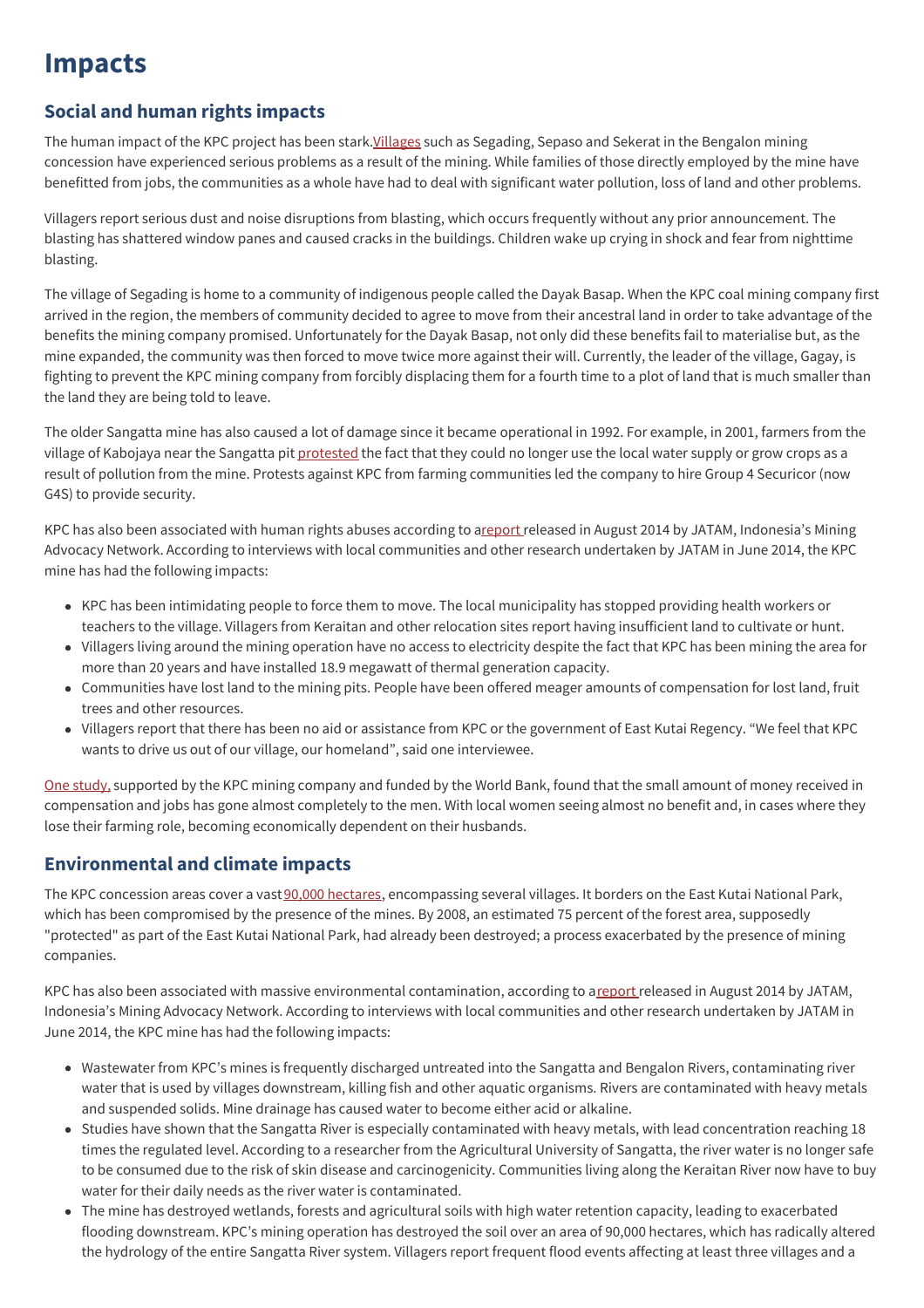main road thoroughfare in the region. Villagers report that flooding can persist for a week and that they have received no aid or compensation from the government or KPC.

Indigenous Basap Dayak people have also reported massive fish kills in the Keraitan River due to contamination by KPC pit B. The dead fish used to be edible species traditionally caught by the community. Their depletion has resulted in economic and nutritional losses.

## **Governance**

### **Applicable norms and standards**

**[International](http://www.icmm.com/our-work/sustainable-development-framework/10-principles) Council on Mining and Minerals (ICMM)- 10 Principles**

## **Brief history**

Bumi Resources bought KPC from British Petroleum and Rio Tinto, which won the original concession in 1978. Rio Tinto started production at the Sangatta mine in 1991, but were forced to relinquish control of the project by a clause in their agreement with the Indonesian government obliging them to hand over ownership to an Indonesian company.

In October 2003, Bumi Resources acquired 100% stake in KPC from Rio Tinto and British Petroleum. In 2007, 30% ownership in the mine was bought by TATA India. Under the ownership of Bumi Resources, KPC continued to increase coal production from 16.7 million tonnes in 2003 to 48 million tonnes in 2008. In 2010, they announced a target of increasing the production to 70 million tonnes. However, in 2013 the company only produced 50 million tonnes, around 12% of total national coal production.

## **Updates**

### **19 die at former mining sites in East Kalimantan**

#### Jan 5 2016

[According](http://www.thejakartapost.com/news/2016/01/05/19-die-former-mining-sites-east-kalimantan.html) to The Jakarta Post: Nineteen people including children and teenagers drowned in 2015 at former mining sites in Samarinda and Kutai Kartanegara (Kukar), East Kalimantan. The East Kalimantan Network for Mining Advocacy (Jatam) noted that four of the victims died within a span of only 90 days. "That's why we urge the Kukar acting regent and East Kalimantan governor to declare an emergency situation on mining holes and to conduct audits on all mines in Kukar and Samarinda," Merah Johansyah of East Kalimantan Jatam said.

### **Bumi Resources revises debt restructuring plan**

#### Sep 28 2015

Bumi Resources said it plans to put forward to creditors a revised debt restructuring plan to take into account reduced cash flows as a result of depressed coal prices. The company has total outstanding debts of USD3.984 billion owed to creditors including China Investment Corp, China Development Bank and bondholders, it said in a stock exchange filing (source [www.uk.reuters.com\).](http://uk.reuters.com/article/bumi-resources-debt-idUKL3N11Y33U20150928)

### **S&P cuts rating on Indonesia's Bumi Resources**

#### Dec 2 2014

[Reuters](http://www.reuters.com/article/bumi-resources-credit-idUSL3N0TM38N20141202): Standard & Poor's on Tuesday cut its corporate credit rating on PT Bumi Resources Tbk to "default" from "selective default", saying that Indonesia's biggest coal miner is unlikely to service any of its debt for at least the next six months. Three units of Bumi Resources last week obtained a six-month moratorium in a Singapore court against legal action from creditors. The companies had also filed for protection from creditors in a United States court.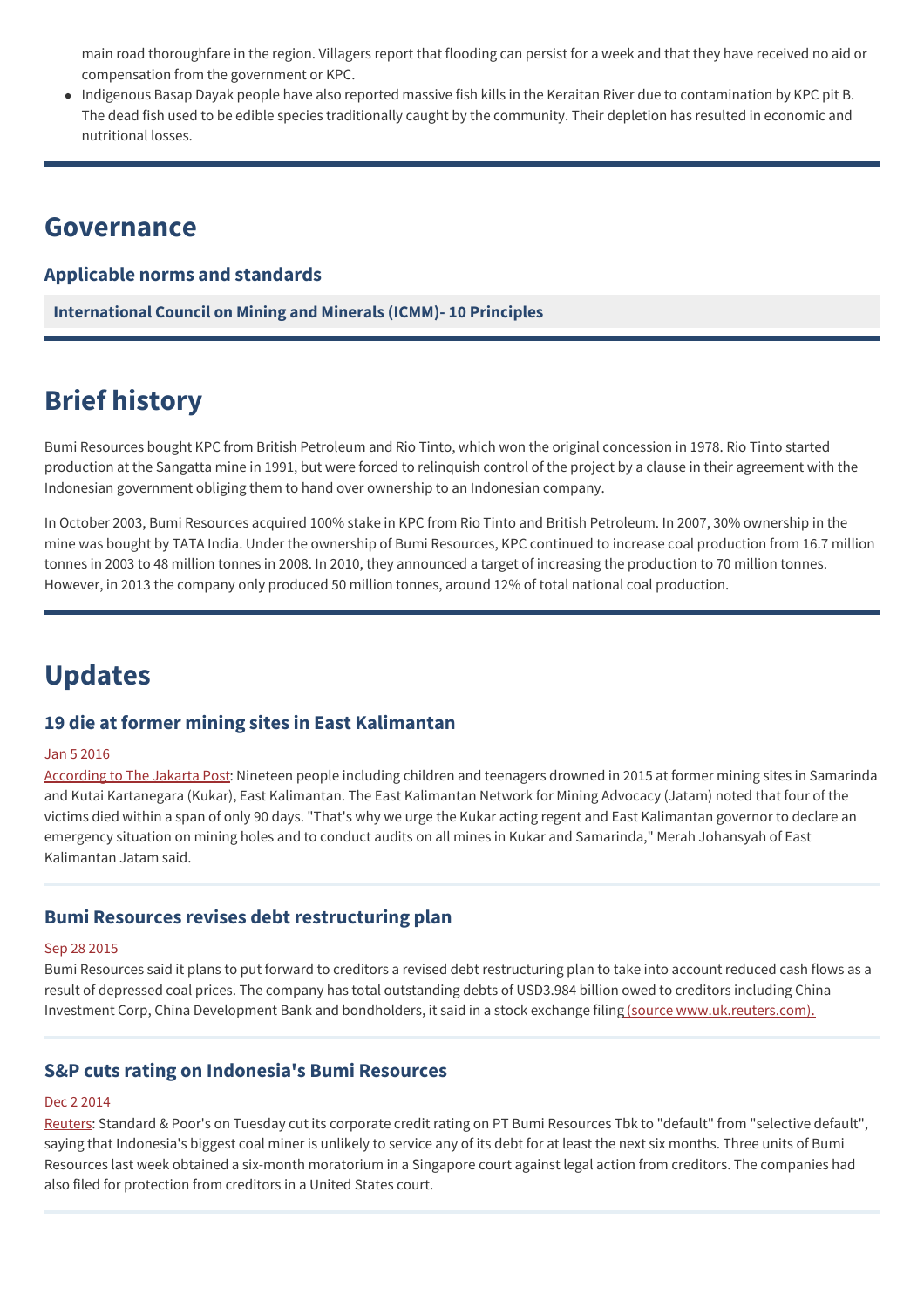## **Sovereign wealth fund CIC at risk with Bumi investment**

#### Sep 8 2014

[According](http://www.scmp.com/business/money/markets-investing/article/1587473/sovereign-wealth-fund-cic-risk-bumi-investment) to The South China Morning Post: Sovereign wealth fund China Investment Corp (CIC) risks sinking deeper into the quagmire of its investment in Bumi Resources, Indonesia's biggest coal miner, which is beset by financial woes and allegations of environmental damage. In September 2009, CIC lent USD1.9 billion to Bumi, a risky move since Bumi has incurred a lot of debt over the past decade.

#### **Agreement Reached in Separation of Bakrie Group and Bumi Plc**

#### Feb 13 2013

On Februari 12, 2013 it was announced that the Bakrie Group, one of Indonesia's most controversial and richest conglomerates, has signed a heads of terms agreement that sets out conditions for the Bakrie's withdrawal from London-listed coal miner Bumi Plc. Bumi Plc, having the largest coal deposits in Indonesia at its disposal, was established in 2010 by British financier Nathaniel Rothschild and the Bakrie Group, to bring coal assets to European investors (source [www.indonesia-investment.com\).](http://www.indonesia-investments.com/news/news-columns/agreement-reached-in-separation-of-bakrie-group-and-bumi-plc/item511)

## **Financiers**

| <b>Banks</b>                                                                                               |                   |               |                  |
|------------------------------------------------------------------------------------------------------------|-------------------|---------------|------------------|
| <b>BNP Paribas</b> France profile                                                                          |                   |               | Details $\nabla$ |
| Uncategorised<br>shares/bonds underwriter or manager<br>source: Banks and Coal Spreadsheet, Profundo, 2014 | EUR 34.7 million  | $2005 - 2013$ |                  |
| <b>BPCE Group</b> France profile                                                                           |                   |               | Details $\nabla$ |
| Uncategorised<br>shares/bonds underwriter or manager<br>source: Banks and Coal Spreadsheet, Profundo, 2014 | EUR 34.7 million  | $2005 - 2013$ |                  |
| <b>Bank of America</b> United States profile                                                               |                   |               | Details $\nabla$ |
| Debt - corporate loan<br>source: Banks and Coal Spreadsheet, Profundo, 2014                                | EUR 112.3 million | $2005 - 2013$ |                  |
| Uncategorised<br>shares/bonds underwriter or manager<br>source: Banks and Coal Spreadsheet, Profundo, 2014 | EUR 361.4 million | $2005 - 2013$ |                  |
| <b>Bank of China</b> China profile                                                                         |                   |               | Details $\nabla$ |
| Debt - corporate loan<br>source: Banks and Coal Spreadsheet, Profundo, 2014                                | EUR 182.4 million | $2005 - 2013$ |                  |
| <b>Barclays</b> United Kingdom profile                                                                     |                   |               | Details $\nabla$ |
| Debt - corporate loan<br>source: Banks and Coal Spreadsheet, Profundo, 2014                                | EUR 112.3 million | $2005 - 2013$ |                  |
| <b>China Development Bank</b> China profile                                                                |                   |               | Details $\nabla$ |
| Debt - corporate loan<br>source: Banks and Coal Spreadsheet, Profundo, 2014                                | EUR 182.4 million | $2005 - 2013$ |                  |